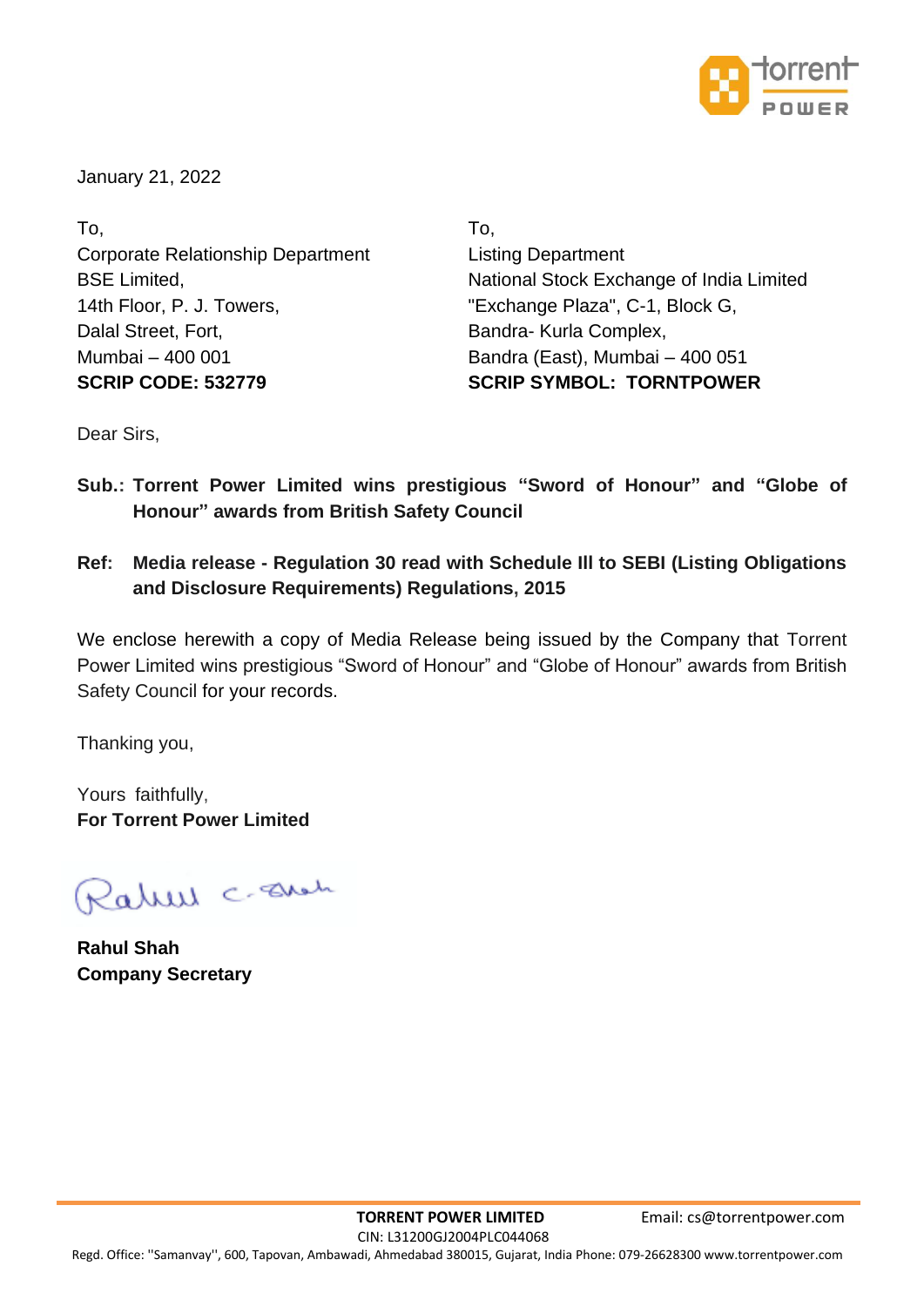## Torrent Power Limited wins prestigious "Sword of Honour" and "Globe of Honour" awards from British Safety Council

January 21, 2022: Torrent Power Limited has won British Safety Council's prestigious Sword of Honour award for achieving excellence in the field of health and safety and Globe of Honour award in the field of environmental sustainability for its Ahmedabad, Gandhinagar and Surat distribution operations. The company's SUGEN Mega Power Project has also received Sword of Honour award for the second time this year.

To compete for the Sword of Honour and Globe of Honour awards, an organization goes through an exhaustive audit program in health, safety, and environment. The organization must demonstrate, to an independent panel of experts, its excellence in health and safety, and environmental management throughout the business and must also achieve the five stars (>92% score) in the British Safety Council's rigorous audit scheme.

Torrent Power is one of just 5 organizations (of which 2 including Torrent Power are electric utilities) worldwide to receive both these prestigious recognitions in 2021. Torrent Power is only the second company ever from India to win both these accolades in a single year.

Varun Mehta, Executive Director – Distribution of Torrent Power, said: "We are delighted on being recognized by British Safety Council for our commitment to the highest standards of Health, Safety and Environmental sustainability throughout our business processes. We are committed to providing a healthy and safe environment to our employees, business partners & customers and to conserve natural resources & protect the environment in line with our vision to become a leading and sustainable power company".

Peter McGettrick, Chairman of the British Safety Council, said: "On behalf of the board of trustees and staff of the British Safety Council I would like to congratulate Torrent Power on achieving the highest standards of health, safety and environmental management. Achieving recognition of this sort takes real dedication and absolute professionalism. We are proud to support your organisation in its achievement and delighted we can contribute to your ongoing success."

These accolades further affirm Torrent Power's leadership in the areas of health, safety and environment and its strong commitment to upholding the highest standards of ESG.

## About Torrent Power:

Torrent Power is the integrated power utility of the diversified Torrent Group with group revenues of Rs. 20,500 Crs (approx. USD 2.7 billion) and Market Cap of about Rs. 81,500 Crs (approx. USD 10.9 billion). It is one of the largest companies in the Indian power sector with presence across the entire power value chain of generation, transmission and distribution.